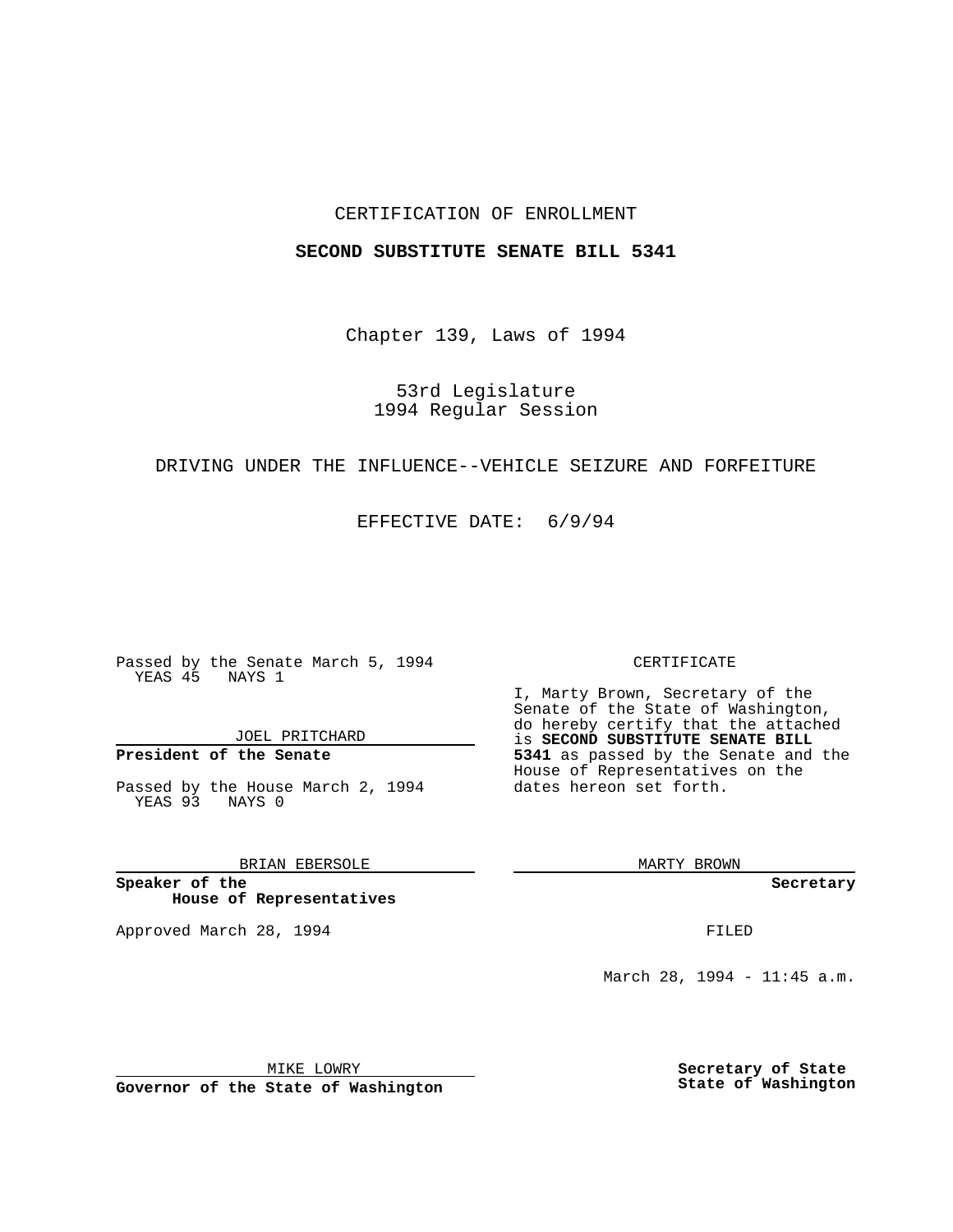# **SECOND SUBSTITUTE SENATE BILL 5341** \_\_\_\_\_\_\_\_\_\_\_\_\_\_\_\_\_\_\_\_\_\_\_\_\_\_\_\_\_\_\_\_\_\_\_\_\_\_\_\_\_\_\_\_\_\_\_

\_\_\_\_\_\_\_\_\_\_\_\_\_\_\_\_\_\_\_\_\_\_\_\_\_\_\_\_\_\_\_\_\_\_\_\_\_\_\_\_\_\_\_\_\_\_\_

# AS AMENDED BY THE HOUSE

Passed Legislature - 1994 Regular Session

### **State of Washington 53rd Legislature 1994 Regular Session**

**By** Senate Committee on Law & Justice (originally sponsored by Senators A. Smith, Quigley, McCaslin, Vognild, Winsley, Deccio, von Reichbauer, M. Rasmussen, Roach and Oke)

Read first time 01/26/94.

 AN ACT Relating to driving while under the influence of intoxicating liquor or drugs; amending RCW 46.12.270; adding a new section to chapter 46.61 RCW; repealing RCW 46.61.511, 46.61.512, 46.12.400, and 46.12.410; and prescribing penalties.

BE IT ENACTED BY THE LEGISLATURE OF THE STATE OF WASHINGTON:

 NEW SECTION. **Sec. 1.** A new section is added to chapter 46.61 RCW to read as follows:

 (1) Upon the arrest of a person or upon the filing of a complaint, citation, or information in a court of competent jurisdiction, based upon probable cause to believe that a person has violated RCW 46.61.502 or 46.61.504 or any similar municipal ordinance, if such person has a previous conviction for violation of either RCW 46.61.502 or 46.61.504 or other similar municipal ordinance, and where the offense occurs within a five-year period of the previous conviction, and where the person has been provided written notice that any transfer, sale, or encumbrance of such person's interest in the vehicle over which that person was actually driving or had physical control when the violation occurred, is unlawful pending either acquittal, dismissal, sixty days after conviction, or other termination of the charge, such person shall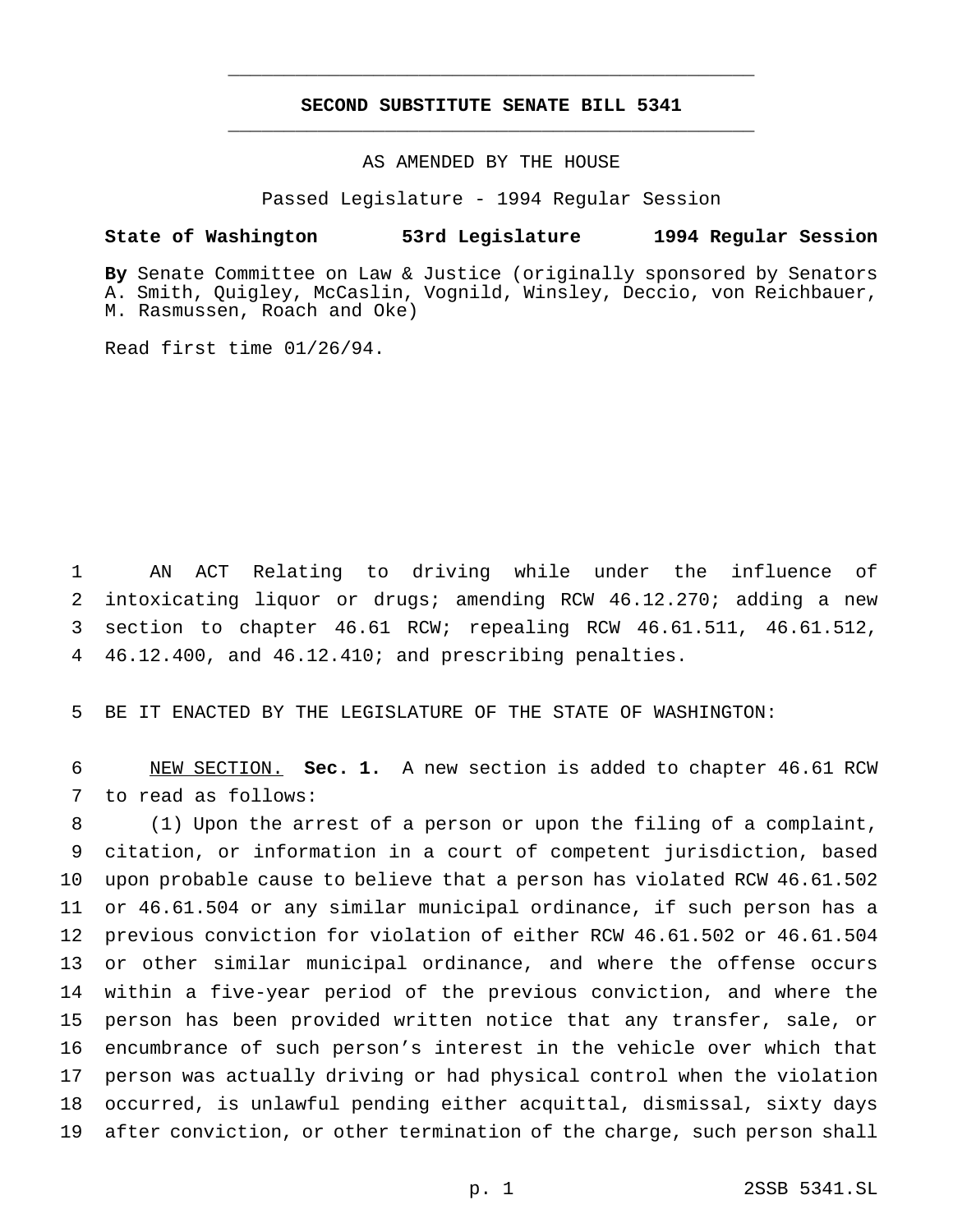be prohibited from encumbering, selling, or transferring his or her interest in such vehicle, except as otherwise provided in (a), (b), and (c) of this subsection, until either acquittal, dismissal, sixty days after conviction, or other termination of the charge. The prohibition against transfer of title shall not be stayed pending the determination of an appeal from the conviction.

 (a) A vehicle encumbered by a bona fide security interest may be transferred to the secured party or to a person designated by the secured party;

 (b) A leased or rented vehicle may be transferred to the lessor, rental agency, or to a person designated by the lessor or rental 12 agency; and

 (c) A vehicle may be transferred to a third party or a vehicle dealer who is a bona fide purchaser or may be subject to a bona fide security interest in the vehicle unless it is established that (i) in the case of a purchase by a third party or vehicle dealer, such party or dealer had actual notice that the vehicle was subject to the prohibition prior to the purchase, or (ii) in the case of a security interest, the holder of the security interest had actual notice that the vehicle was subject to the prohibition prior to the encumbrance of title.

 (2) On a second or subsequent conviction for a violation of either RCW 46.61.502 or 46.61.504 or any similar municipal ordinance where such offense was committed within a five-year period of the previous conviction, the motor vehicle the person was driving or over which the person had actual physical control at the time of the offense, if the person has a financial interest in the vehicle, is subject to seizure and forfeiture pursuant to this section.

 (3) A vehicle subject to forfeiture under this chapter may be seized by a law enforcement officer of this state upon process issued by a court of competent jurisdiction. Seizure of a vehicle may be made without process if the vehicle subject to seizure has been the subject of a prior judgment in favor of the state in a forfeiture proceeding based upon this section.

 (4) Seizure under subsection (3) of this section automatically commences proceedings for forfeiture. The law enforcement agency under whose authority the seizure was made shall cause notice of the seizure and intended forfeiture of the seized vehicle to be served within fifteen days after the seizure on the owner of the vehicle seized, on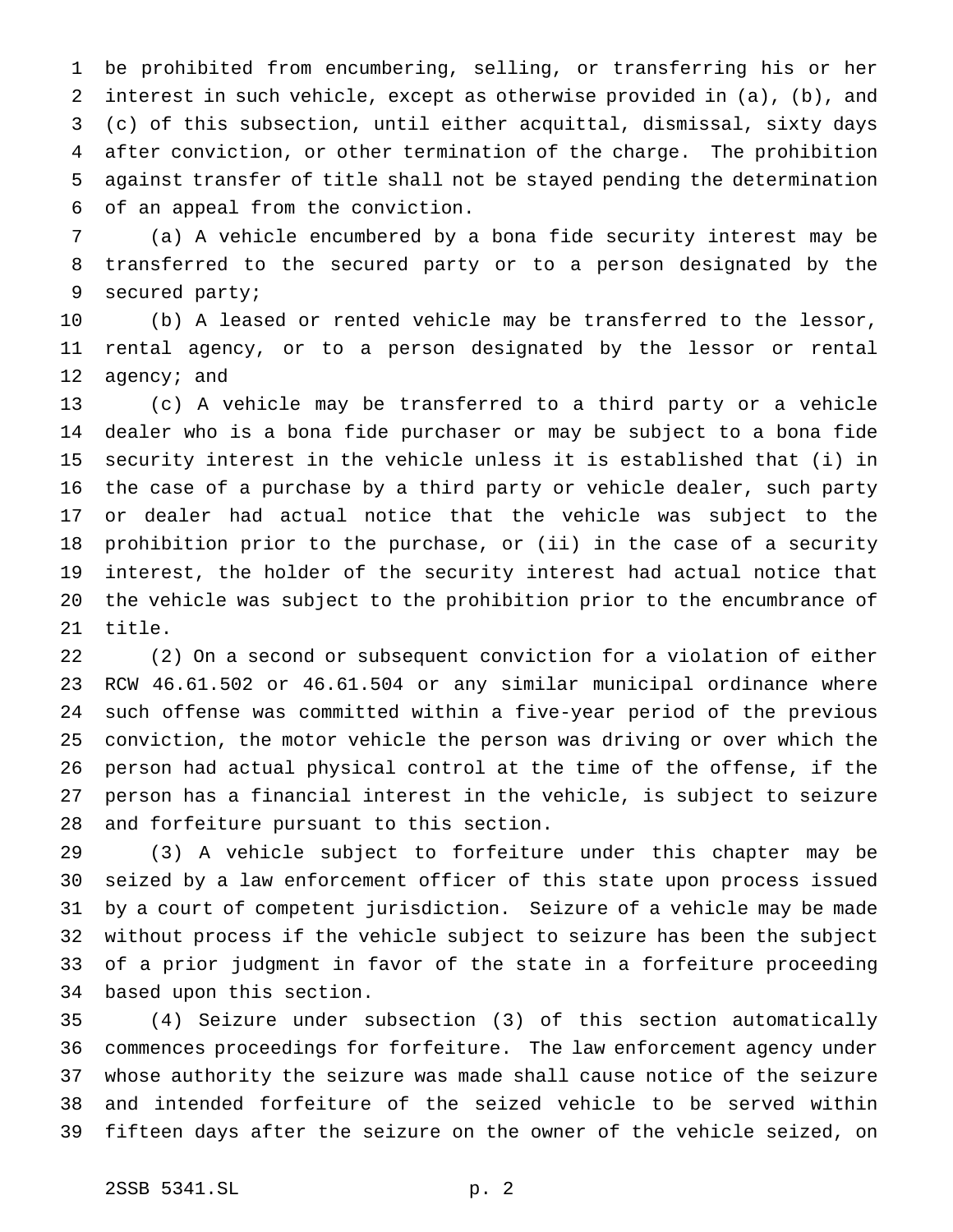the person in charge of the vehicle, and on any person having a known right or interest in the vehicle, including a community property interest. The notice of seizure may be served by any method authorized by law or court rule, including but not limited to service by certified mail with return receipt requested. Service by mail is complete upon mailing within the fifteen-day period after the seizure. Notice of seizure in the case of property subject to a security interest that has been perfected on a certificate of title shall be made by service upon the secured party or the secured party's assignee at the address shown on the financing statement or the certificate of title.

 (5) If no person notifies the seizing law enforcement agency in writing of the person's claim of ownership or right to possession of the seized vehicle within forty-five days of the seizure, the vehicle is deemed forfeited.

 (6) If a person notifies the seizing law enforcement agency in writing of the person's claim of ownership or right to possession of the seized vehicle within forty-five days of the seizure, the law enforcement agency shall give the person or persons a reasonable opportunity to be heard as to the claim or right. The hearing shall be before the chief law enforcement officer of the seizing agency or the chief law enforcement officer's designee, except where the seizing agency is a state agency as defined in RCW 34.12.020, the hearing shall be before the chief law enforcement officer of the seizing agency or an administrative law judge appointed under chapter 34.12 RCW, except that any person asserting a claim or right may remove the matter to a court of competent jurisdiction. Removal may only be accomplished according to the rules of civil procedure. The person seeking removal of the matter must serve process against the state, county, political subdivision, or municipality that operates the seizing agency, and any other party of interest, in accordance with RCW 4.28.080 or 4.92.020, within forty-five days after the person seeking removal has notified the seizing law enforcement agency of the person's claim of ownership or right to possession. The court to which the matter is to be removed shall be the district court when the aggregate value of the vehicle is within the jurisdictional limit set forth in RCW 3.66.020. A hearing before the seizing agency and any appeal therefrom shall be under Title 34 RCW. In a court hearing between two or more claimants to the vehicle involved, the prevailing party shall be entitled to a judgment for costs and reasonable attorneys' fees. The burden of producing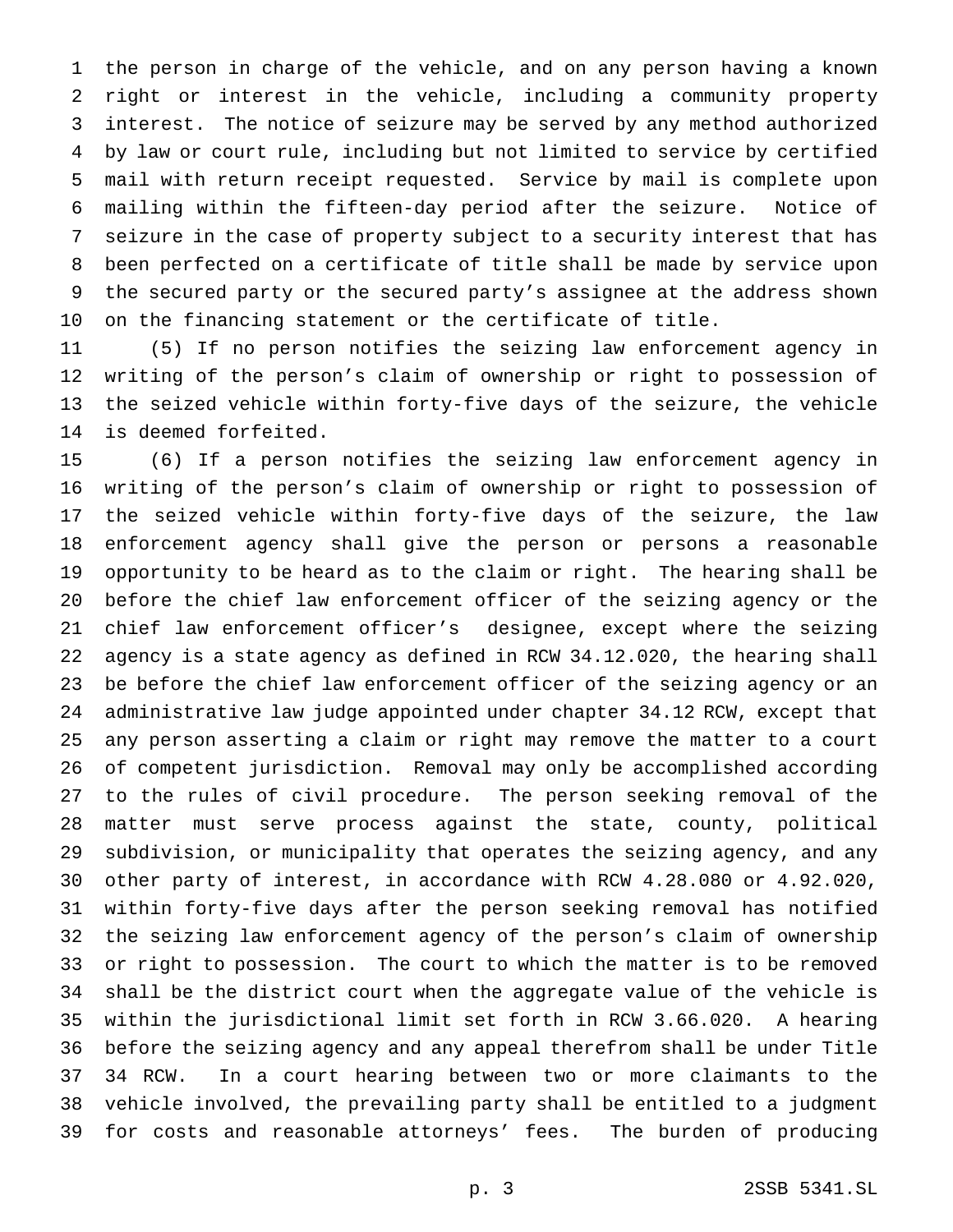evidence shall be upon the person claiming to be the legal owner or the person claiming to have the lawful right to possession of the vehicle. The seizing law enforcement agency shall promptly return the vehicle to the claimant upon a determination by the administrative law judge or court that the claimant is the present legal owner under Title 46 RCW or is lawfully entitled to possession of the vehicle.

 (7) When a vehicle is forfeited under this chapter the seizing law enforcement agency may sell the vehicle, retain it for official use, or upon application by a law enforcement agency of this state release the 10 vehicle to that agency for the exclusive use of enforcing this title; provided, however, that the agency shall first satisfy any bona fide security interest to which the vehicle is subject under subsection (1) (a) or (c) of this section.

 (8) When a vehicle is forfeited, the seizing agency shall keep a record indicating the identity of the prior owner, if known, a description of the vehicle, the disposition of the vehicle, the value of the vehicle at the time of seizure, and the amount of proceeds realized from disposition of the vehicle.

 (9) Each seizing agency shall retain records of forfeited vehicles for at least seven years.

 (10) Each seizing agency shall file a report including a copy of the records of forfeited vehicles with the state treasurer each calendar quarter.

 (11) The quarterly report need not include a record of a forfeited vehicle that is still being held for use as evidence during the investigation or prosecution of a case or during the appeal from a conviction.

 (12) By January 31st of each year, each seizing agency shall remit to the state treasurer an amount equal to ten percent of the net proceeds of vehicles forfeited during the preceding calendar year. Money remitted shall be deposited in the public safety and education account.

 (13) The net proceeds of a forfeited vehicle is the value of the forfeitable interest in the vehicle after deducting the cost of satisfying a bona fide security interest to which the vehicle is subject at the time of seizure; and in the case of a sold vehicle, after deducting the cost of sale, including reasonable fees or commissions paid to independent selling agents.